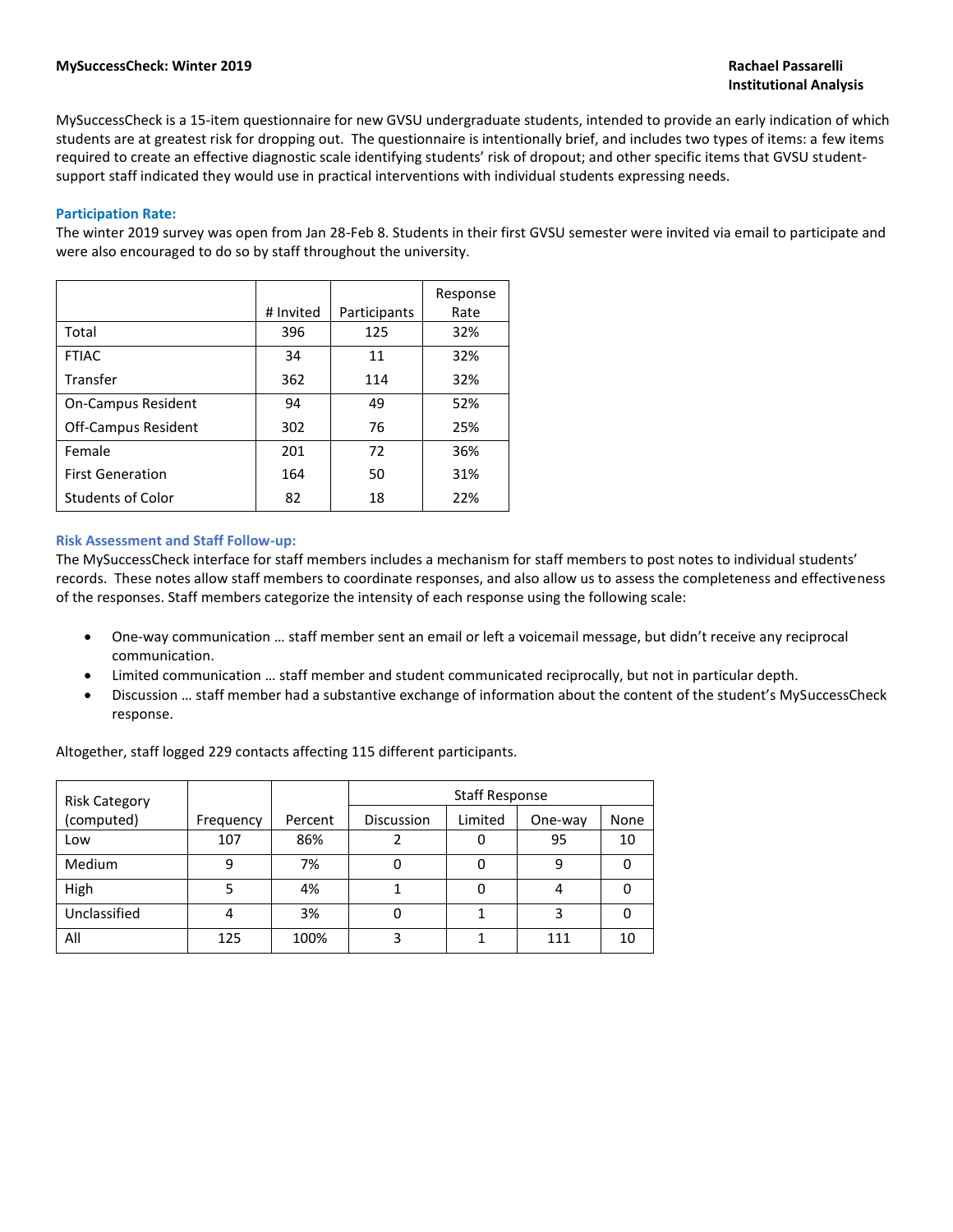#### **Survey Item Breakdown:**

## **I am confident in my choice of major**

|                            |           |         | Staff Response (row sums to 100%) |         |         |      |
|----------------------------|-----------|---------|-----------------------------------|---------|---------|------|
|                            | Frequency | Percent | Discussion                        | Limited | One-way | None |
| Agree Strongly             | 57        | 46%     | 4%                                | 2%      | 86%     | 9%   |
| Agree                      | 53        | 43%     | 2%                                |         | 91%     | 8%   |
| Neither Agree nor Disagree | 8         | 6%      |                                   |         | 88%     | 13%  |
| <b>Disagree</b>            | 6         | 5%      |                                   |         | 100%    |      |
| All                        | 124       | 100%    | 2%                                | 1%      | 89%     | 8%   |

#### **I would like an advisor to contact me to discuss my major or career goals**

|     |           |         | Staff Response (row sums to 100%) |         |         |      |  |
|-----|-----------|---------|-----------------------------------|---------|---------|------|--|
|     | Frequency | Percent | Discussion                        | Limited | One-way | None |  |
| No  | 64        | 52%     | 3%                                | 2%      | 81%     | 14%  |  |
| Yes | 60        | 48%     | 2%                                |         | 97%     | 2%   |  |
| All | 124       | 100%    | 2%                                | 1%      | 89%     | 8%   |  |

# **I have spoken to one or more of my professors outside of class**

|                            |           |         | Staff Response (row sums to 100%) |         |      |
|----------------------------|-----------|---------|-----------------------------------|---------|------|
|                            | Frequency | Percent | Discussion                        | One-way | None |
| Agree Strongly             | 13        | 10%     |                                   | 85%     | 15%  |
| Agree                      | 51        | 41%     | 4%                                | 84%     | 12%  |
| Neither Agree nor Disagree | 13        | 10%     |                                   | 100%    |      |
| <b>Disagree</b>            | 31        | 25%     |                                   | 100%    |      |
| Disagree Strongly          | 16        | 13%     | 6%                                | 81%     | 13%  |
| All                        | 124       | 100%    | 2%                                | 90%     | 8%   |

## **If I need extra help to be successful in my coursework, I know where to go at GVSU to get academic support**

|                            |           |         | Staff Response (row sums to 100%) |         |         |      |
|----------------------------|-----------|---------|-----------------------------------|---------|---------|------|
|                            | Frequency | Percent | Discussion                        | Limited | One-way | None |
| Agree Strongly             | 30        | 25%     | 3%                                |         | 73%     | 23%  |
| Agree                      | 58        | 48%     | 2%                                | 2%      | 93%     | 3%   |
| Neither Agree nor Disagree | 13        | 11%     |                                   |         | 100%    |      |
| <b>Disagree</b>            | 18        | 15%     | 6%                                |         | 94%     |      |
| Disagree Strongly          | 3         | 2%      |                                   |         | 100%    |      |
| All                        | 122       | 100%    | 2%                                | 1%      | 89%     | 7%   |

#### **I have friends at GVSU who I enjoy spending time with**

|                            |           |         | Staff Response (row sums to 100%) |         |         |      |
|----------------------------|-----------|---------|-----------------------------------|---------|---------|------|
|                            | Frequency | Percent | Discussion                        | Limited | One-way | None |
| Agree Strongly             | 31        | 25%     |                                   |         | 87%     | 13%  |
| Agree                      | 29        | 23%     | 3%                                |         | 90%     | 7%   |
| Neither Agree nor Disagree | 37        | 30%     | 3%                                |         | 92%     | 5%   |
| <b>Disagree</b>            | 19        | 15%     |                                   | 5%      | 84%     | 11%  |
| Disagree Strongly          | 8         | 6%      | 13%                               |         | 88%     |      |
| All                        | 124       | 100%    | 2%                                | 1%      | 89%     | 8%   |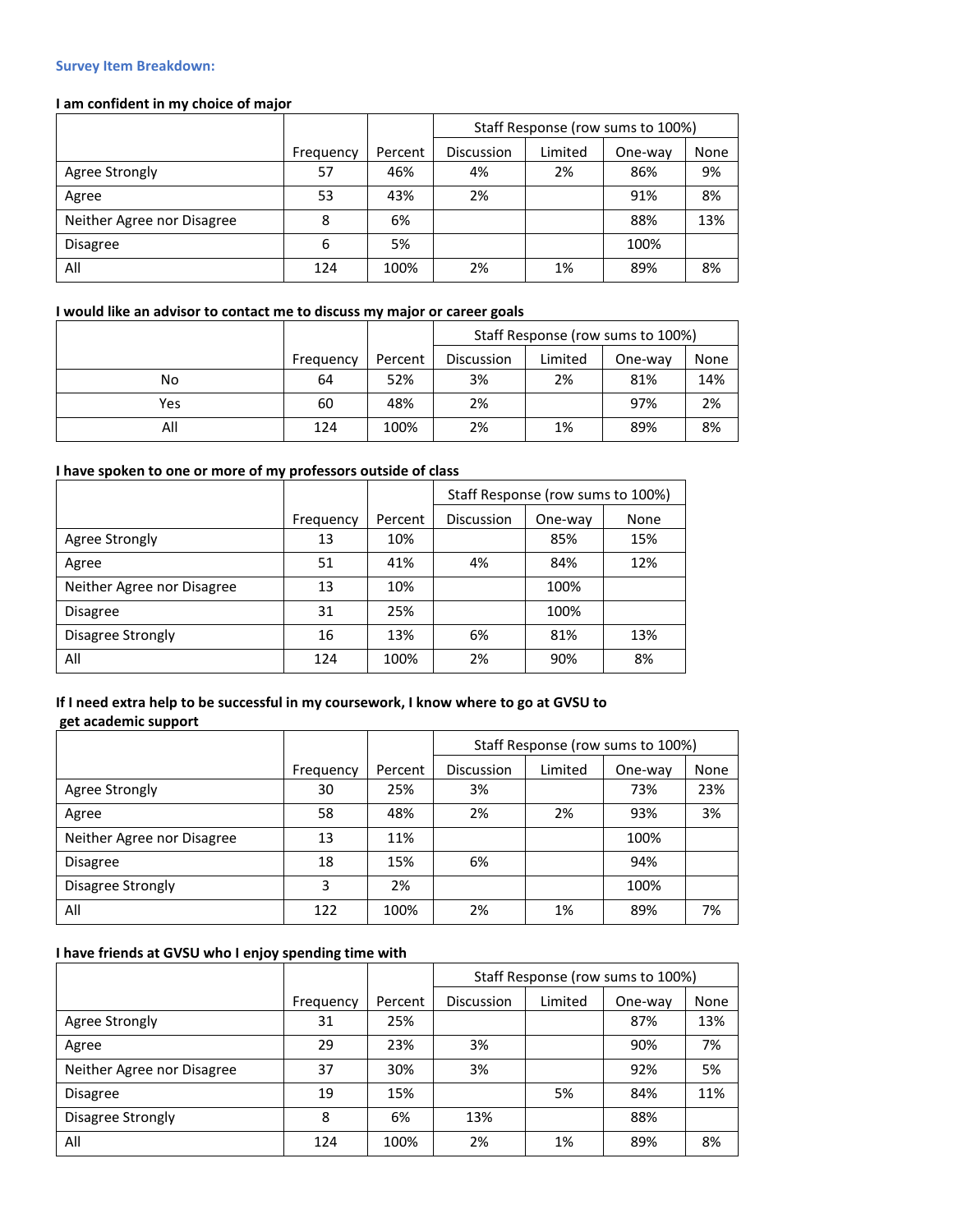## **I am satisfied with my social life at GVSU**

|                            |           |         | Staff Response (row sums to 100%) |         |         |      |  |
|----------------------------|-----------|---------|-----------------------------------|---------|---------|------|--|
|                            | Frequency | Percent | <b>Discussion</b>                 | Limited | One-way | None |  |
| Agree Strongly             | 23        | 19%     | 4%                                |         | 87%     | 9%   |  |
| Agree                      | 33        | 27%     |                                   |         | 94%     | 6%   |  |
| Neither Agree nor Disagree | 38        | 31%     |                                   | 3%      | 92%     | 5%   |  |
| <b>Disagree</b>            | 17        | 14%     |                                   |         | 88%     | 12%  |  |
| Disagree Strongly          | 13        | 10%     | 15%                               |         | 77%     | 8%   |  |
| All                        | 124       | 100%    | 2%                                | 1%      | 90%     | 7%   |  |

## **I plan to continue at GVSU next year**

|                            |           |         | Staff Response (row sums to 100%) |         |      |
|----------------------------|-----------|---------|-----------------------------------|---------|------|
|                            | Frequency | Percent | Discussion                        | One-way | None |
| Agree Strongly             | 80        | 65%     | 3%                                | 88%     | 10%  |
| Agree                      | 33        | 27%     |                                   | 97%     | 3%   |
| Neither Agree nor Disagree | 7         | 6%      | 14%                               | 71%     | 14%  |
| <b>Disagree</b>            | 2         | 2%      |                                   | 100%    |      |
| Disagree Strongly          |           | 1%      |                                   | 100%    |      |
| All                        | 123       | 100%    | 2%                                | 89%     | 8%   |

## **I feel like I belong at GVSU**

|                            |           |         | Staff Response (row sums to 100%) |         |      |
|----------------------------|-----------|---------|-----------------------------------|---------|------|
|                            | Frequency | Percent | <b>Discussion</b>                 | One-way | None |
| Agree Strongly             | 44        | 36%     |                                   | 86%     | 14%  |
| Agree                      | 43        | 35%     | 2%                                | 88%     | 9%   |
| Neither Agree nor Disagree | 28        | 23%     | 4%                                | 96%     |      |
| <b>Disagree</b>            | 5         | 4%      |                                   | 100%    |      |
| Disagree Strongly          | 3         | 2%      | 33%                               | 67%     |      |
| All                        | 123       | 100%    | 2%                                | 89%     | 8%   |

# **In an average week (so far) how many hours do you spend studying and preparing for your courses?**

|              |              |         | Staff Response (row sums to 100%) |         |      |
|--------------|--------------|---------|-----------------------------------|---------|------|
|              | Frequency    | Percent | <b>Discussion</b>                 | One-way | None |
| Less than 1  | 4            | 3%      |                                   | 100%    |      |
| $1$ to 5     | 30           | 24%     | 3%                                | 90%     | 7%   |
| 6 to 10      | 43           | 35%     | 2%                                | 98%     |      |
| 11 to 15     | 20           | 16%     | 5%                                | 95%     |      |
| 16 to 20     | 13           | 10%     |                                   | 69%     | 31%  |
| 21 to 25     | 9            | 7%      |                                   | 78%     | 22%  |
| 26 to 30     | $\mathbf{1}$ | 1%      |                                   |         | 100% |
| 31 to 35     | 3            | 2%      |                                   | 100%    |      |
| More than 40 | 1            | 1%      |                                   |         | 100% |
| All          | 124          | 100%    | 2%                                | 90%     | 8%   |